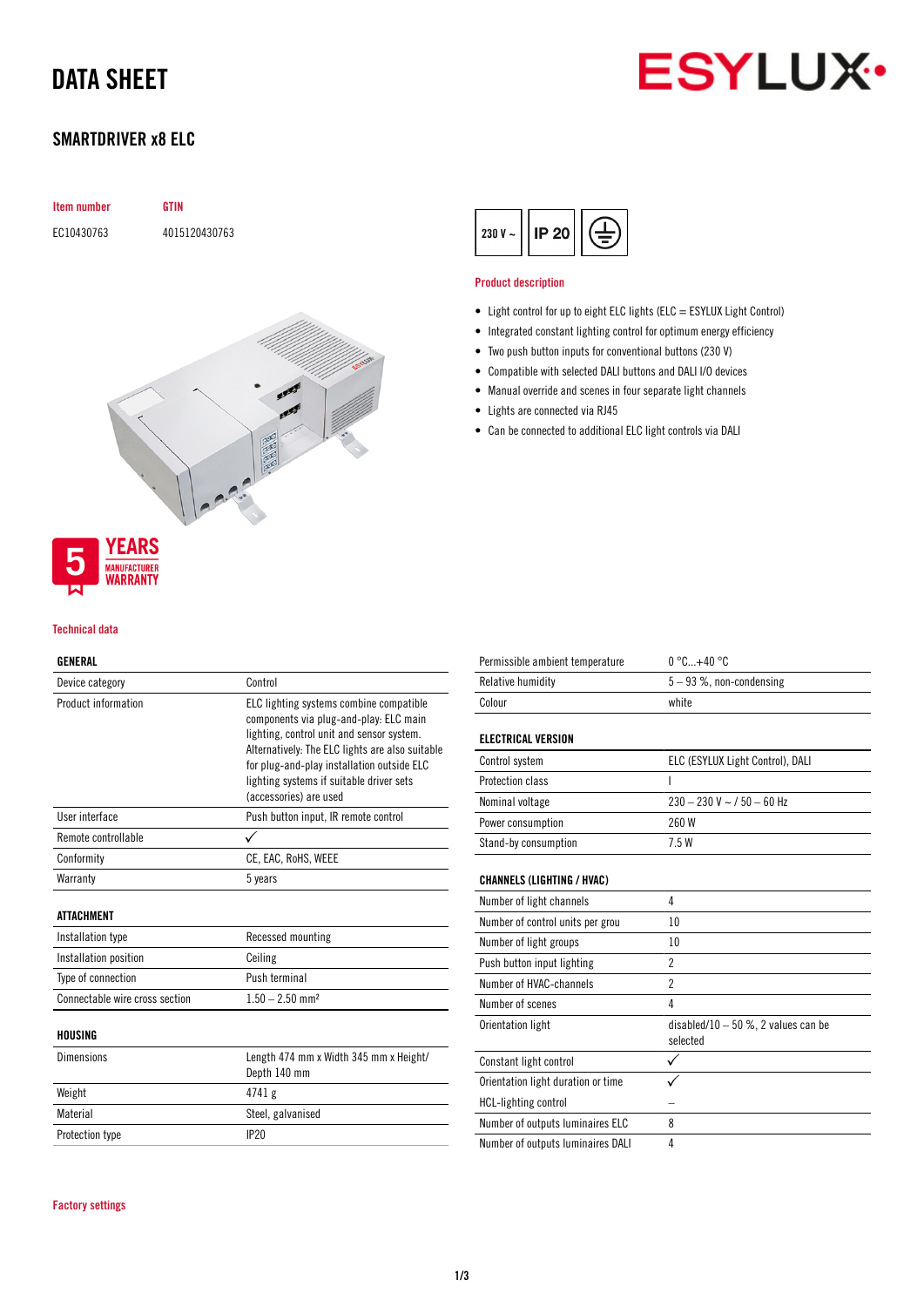## DATA SHEET

## SMARTDRIVER x8 ELC



| Item number | GTIN          |  |
|-------------|---------------|--|
| EC10430763  | 4015120430763 |  |
| GENERAL     |               |  |
| Sensitivity | $100\%$       |  |

| Sensitivity                                   | 100 %           |
|-----------------------------------------------|-----------------|
| Afterglow luminous efficiency                 | 10%             |
| Orientation light ON                          |                 |
| Orientation light, depending on<br>brightness |                 |
| Switching threshold for orientation light     | $500 \text{lx}$ |
| Deviation (%)                                 | $0\%$           |
|                                               |                 |

| Luminous efficiency switch-on value      | 50%                |
|------------------------------------------|--------------------|
| <b>CHANNELS (LIGHTING / HVAC)</b>        |                    |
|                                          |                    |
| Channel                                  | <b>C1</b> Lighting |
| Operating mode                           | fully automatic    |
| Level of brightness/switching threshold  | 500 lx             |
| Switch-off delay time                    | $5 \text{ min}$    |
| Luminous efficiency of orientation light | 10%                |
| Duration of switch-off warning           | 60 s               |

### Accessories

| <b>Product designation</b>        | Item number | <b>Product description</b>                                                                                                                    | <b>GTIN</b>   |
|-----------------------------------|-------------|-----------------------------------------------------------------------------------------------------------------------------------------------|---------------|
| Cable                             |             |                                                                                                                                               |               |
| CABLE-SET RJ45 5m x8              | EC10431227  | Connection cable set for SMARTDRIVER x8 series                                                                                                | 4015120431227 |
| CABLE-SET RJ45 10m x8             | EC10431234  | Connection cable set for SMARTDRIVER x8 series                                                                                                | 4015120431234 |
| CABLE RJ45 5m WH                  | EC10430695  | Connection cable RJ45, 5 m, white                                                                                                             | 4015120430695 |
| CABLE RJ45 10m WH                 | EC10430749  | Connection cable RJ45, 10 m, white                                                                                                            | 4015120430749 |
| Ceiling-mounted presence detector |             |                                                                                                                                               |               |
| PD-C 360i/8 ELC                   | EP10427602  | Presence detector with 360° field of detection for ceiling mounting                                                                           | 4015120427602 |
| PD-C 360i/24 ELC                  | EP10427619  | Presence detector with 360° field of detection for ceiling mounting                                                                           | 4015120427619 |
| PD 360i/8 BASIC ELC               | EB10431357  | Presence detector for ESYLUX Light Control with 360° field of detection for ceiling mounting                                                  | 4015120431357 |
| <b>Electrical accessories</b>     |             |                                                                                                                                               |               |
| ACTUATOR FULL AUTO C3 DALI        | EP10427473  | Modul for the conversion of bus commands from the DALI presence detector and other light controls<br>into switching signals (fully automatic) | 4015120427473 |
| ACTUATOR SEMI AUTO C4 DALI        | EP10427480  | Modul for the conversion of bus commands from the DALI presence detector and other light controls<br>into switching signals (semi-automatic)  | 4015120427480 |
| <b>Push button</b>                |             |                                                                                                                                               |               |
| PUSH BUTTON x8 ELC                | EC10430923  | DALI 8-way push button                                                                                                                        | 4015120430923 |

### Dimension drawing